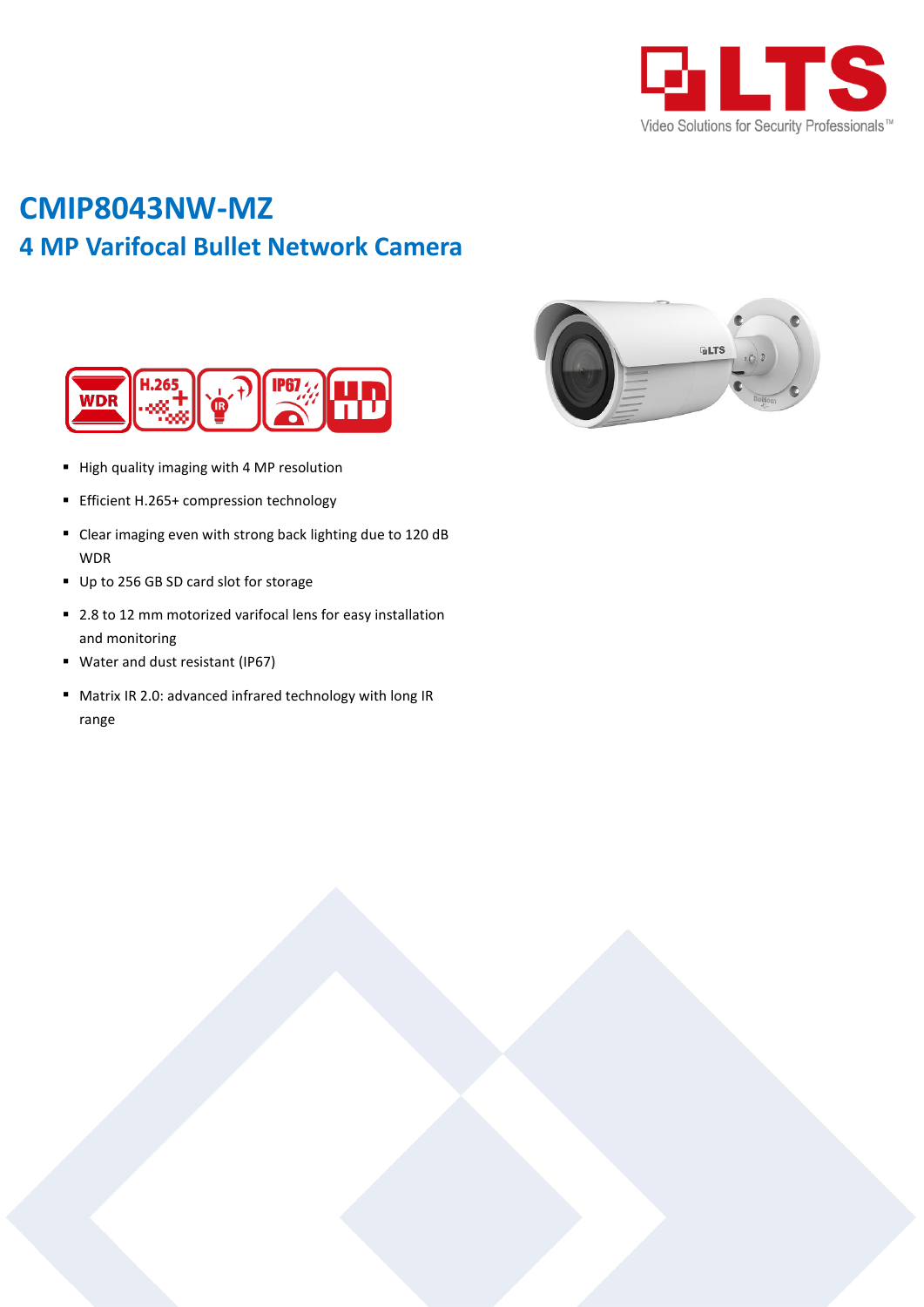

## **Specification**

| Camera                   |                                                                                                |  |  |  |  |  |
|--------------------------|------------------------------------------------------------------------------------------------|--|--|--|--|--|
| Image Sensor             | 1/3" Progressive Scan CMOS                                                                     |  |  |  |  |  |
| Max. Resolution          | $2560 \times 1440$                                                                             |  |  |  |  |  |
| Min. Illumination        | Color: 0.005 Lux @(F1.6, AGC ON), B/W: 0 Lux with IR                                           |  |  |  |  |  |
| <b>Shutter Speed</b>     | 1/3 s to 1/100,000 s                                                                           |  |  |  |  |  |
| Wide Dynamic Range       | 120 dB                                                                                         |  |  |  |  |  |
| Day & Night              | IR Cut Filter                                                                                  |  |  |  |  |  |
| Angle Adjustment         | Pan: 0° to 360°, tilt: 0° to 90°, rotation: 0° to 360°                                         |  |  |  |  |  |
| Lens                     |                                                                                                |  |  |  |  |  |
| Lens Type                | Varifocal lens, motor-driven lens, 2.8 to 12 mm                                                |  |  |  |  |  |
| Focal Length & FOV       | 2.8 to 12 mm: horizontal FOV 102° to 31°, vertical FOV 55° to 18°, diagonal FOV 122° to<br>36° |  |  |  |  |  |
| Lens Mount               | Ø14                                                                                            |  |  |  |  |  |
| Iris Type                | Fixed                                                                                          |  |  |  |  |  |
| Aperture                 | F1.6                                                                                           |  |  |  |  |  |
| Illuminator              |                                                                                                |  |  |  |  |  |
| IR Wavelength            | 850 nm                                                                                         |  |  |  |  |  |
| IR Range                 | Up to 164ft(50 m)                                                                              |  |  |  |  |  |
| <b>Video</b>             |                                                                                                |  |  |  |  |  |
|                          | 50 Hz: 20 fps (2560 × 1440)                                                                    |  |  |  |  |  |
|                          | 25 fps (2304 × 1296, 1920 × 1080, 1280 × 720)                                                  |  |  |  |  |  |
| Main Stream              | 60 Hz: 20 fps (2560 × 1440)                                                                    |  |  |  |  |  |
|                          | 30 fps (2304 × 1296, 1920 × 1080, 1280 × 720)                                                  |  |  |  |  |  |
| Sub-Stream               | 50 Hz: 25 fps (1280 × 720, 640 × 480, 640 × 360)                                               |  |  |  |  |  |
|                          | 60 Hz: 30 fps (1280 × 720, 640 × 480, 640 × 360)                                               |  |  |  |  |  |
| Video Compression        | Main stream: H.265+/H.265/H.264+/H.264                                                         |  |  |  |  |  |
|                          | Sub-stream: H.265/H.264/MJPEG                                                                  |  |  |  |  |  |
| Video Bit Rate           | 32 Kbps to 8 Mbps                                                                              |  |  |  |  |  |
| H.264 Type               | Baseline Profile/Main Profile/High Profile                                                     |  |  |  |  |  |
| H.265 Type               | Main Profile                                                                                   |  |  |  |  |  |
| Region of Interest (ROI) | 1 fixed region for main stream                                                                 |  |  |  |  |  |
| <b>Network</b>           |                                                                                                |  |  |  |  |  |
| Protocols                | TCP/IP, ICMP, HTTP, HTTPS, FTP, DHCP, DNS, DDNS, RTP, RTSP, RTCP, NTP, UPnP™,                  |  |  |  |  |  |
|                          | SMTP, IGMP, 802.1X, QoS, IPv6, Bonjour, IPv4, UDP, SSL/TLS                                     |  |  |  |  |  |
| Simultaneous Live View   | Up to 6 channels                                                                               |  |  |  |  |  |
| API                      | Open Network Video Interface, ISAPI                                                            |  |  |  |  |  |
| User/Host                | Up to 32 users. 3 levels: administrator, operator and user                                     |  |  |  |  |  |
| Web Browser              | Plug-in required live view: IE 10+                                                             |  |  |  |  |  |
|                          | Plug-in free live view: Chrome 57.0+, Firefox 52.0+                                            |  |  |  |  |  |
|                          | Local service: Chrome 57.0+, Firefox 52.0+                                                     |  |  |  |  |  |
| Image                    |                                                                                                |  |  |  |  |  |
| <b>Image Settings</b>    | Saturation, brightness, contrast, sharpness, AGC, white balance adjustable by client           |  |  |  |  |  |
|                          | software or web browser                                                                        |  |  |  |  |  |
| Day/Night Switch         | Auto, Schedule, Day, Night                                                                     |  |  |  |  |  |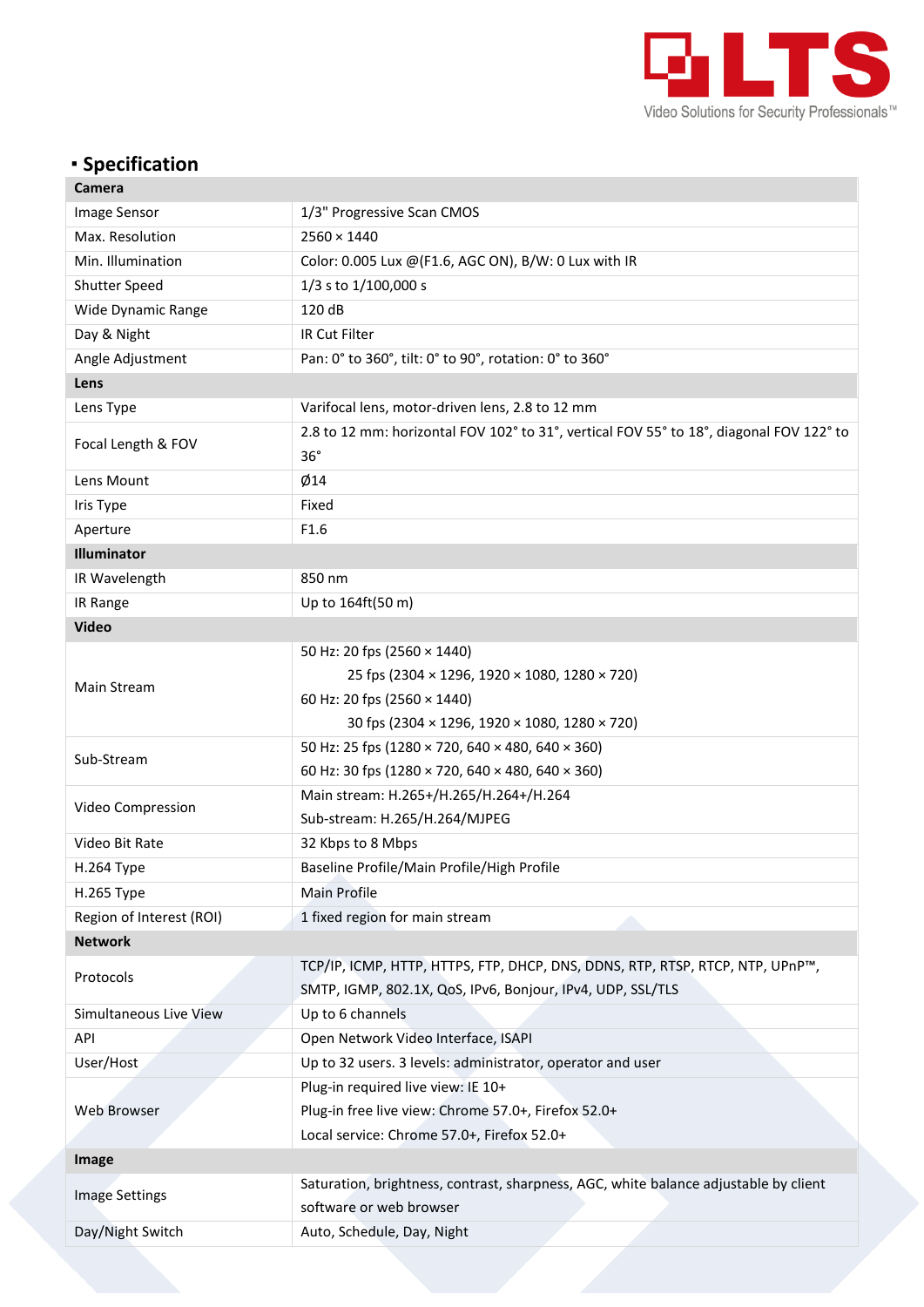

| Image Enhancement                   | BLC, 3D DNR                                                                           |  |  |  |  |  |
|-------------------------------------|---------------------------------------------------------------------------------------|--|--|--|--|--|
| Interface                           |                                                                                       |  |  |  |  |  |
| Ethernet Interface                  | 1 RJ45 10 M/100 M self-adaptive Ethernet port                                         |  |  |  |  |  |
| On-Board Storage                    | Built-in memory card slot, support microSD card, up to 256 GB                         |  |  |  |  |  |
| <b>Reset Key</b>                    | Yes                                                                                   |  |  |  |  |  |
| Event                               |                                                                                       |  |  |  |  |  |
| <b>Basic Event</b>                  | Motion detection, video tampering alarm, exception                                    |  |  |  |  |  |
| Linkage                             | Upload to FTP, notify surveillance center, send email, upload to memory card, trigger |  |  |  |  |  |
|                                     | recording, trigger capture                                                            |  |  |  |  |  |
| General                             |                                                                                       |  |  |  |  |  |
| Power                               | 12 VDC ± 25%, 0.9 A, max. 11 W, Ø5.5 mm coaxial power plug                            |  |  |  |  |  |
|                                     | PoE: 802.3af, Class 3, 36 V to 57 V, 0.36 A to 0.23 A, max. 12.9 W                    |  |  |  |  |  |
| Camera Material                     | Metal                                                                                 |  |  |  |  |  |
| Camera Dimension                    | $\emptyset$ 105 mm × 244.4 mm ( $\emptyset$ 4.1" × 9.6")                              |  |  |  |  |  |
| Package Dimension                   | 315 mm × 137 mm × 141 mm (12.4" × 5.4" × 5.6")                                        |  |  |  |  |  |
| Camera Weight                       | Approx. 1035 g (2.3 lb.)                                                              |  |  |  |  |  |
| With Package Weight                 | Approx. 1550 g (3.4 lb.)                                                              |  |  |  |  |  |
| <b>Storage Conditions</b>           | -30 °C to 60 °C (22 °F to 140 °F). Humidity 95% or less (non-condensing)              |  |  |  |  |  |
| <b>Startup and Operating</b>        |                                                                                       |  |  |  |  |  |
| Conditions                          | -30 °C to 60 °C (22 °F to 140 °F). Humidity 95% or less (non-condensing)              |  |  |  |  |  |
| Language                            | English                                                                               |  |  |  |  |  |
| <b>General Function</b>             | Anti-flicker, heartbeat, mirror, password protection, privacy mask, watermark, IP     |  |  |  |  |  |
|                                     | address filter                                                                        |  |  |  |  |  |
| Approval                            |                                                                                       |  |  |  |  |  |
|                                     | FCC SDoC (47 CFR Part 15, Subpart B);                                                 |  |  |  |  |  |
|                                     | CE-EMC (EN 55032: 2015, EN 61000-3-2: 2014, EN 61000-3-3: 2013, EN 50130-4: 2011      |  |  |  |  |  |
| <b>EMC</b>                          | $+A1:2014);$                                                                          |  |  |  |  |  |
|                                     | RCM (AS/NZS CISPR 32: 2015);                                                          |  |  |  |  |  |
|                                     | IC VoC (ICES-003: Issue 6, 2016);                                                     |  |  |  |  |  |
|                                     | KC (KN 32: 2015, KN 35: 2015)                                                         |  |  |  |  |  |
| Safety                              | UL (UL 60950-1);                                                                      |  |  |  |  |  |
|                                     | CB (IEC 60950-1:2005 + Am 1:2009 + Am 2:2013, IEC 62368-1:2014);                      |  |  |  |  |  |
|                                     | CE-LVD (EN 60950-1:2005 + Am 1:2009 + Am 2:2013, IEC 62368-1:2014);                   |  |  |  |  |  |
|                                     | BIS (IS 13252(Part 1):2010+A1:2013+A2:2015)                                           |  |  |  |  |  |
| Environment                         | CE-RoHS (2011/65/EU);                                                                 |  |  |  |  |  |
|                                     | WEEE (2012/19/EU);                                                                    |  |  |  |  |  |
|                                     | Reach (Regulation (EC) No 1907/2006)                                                  |  |  |  |  |  |
| <b>Electrical Safety Protection</b> | IP67 (IEC 60529-2013)                                                                 |  |  |  |  |  |